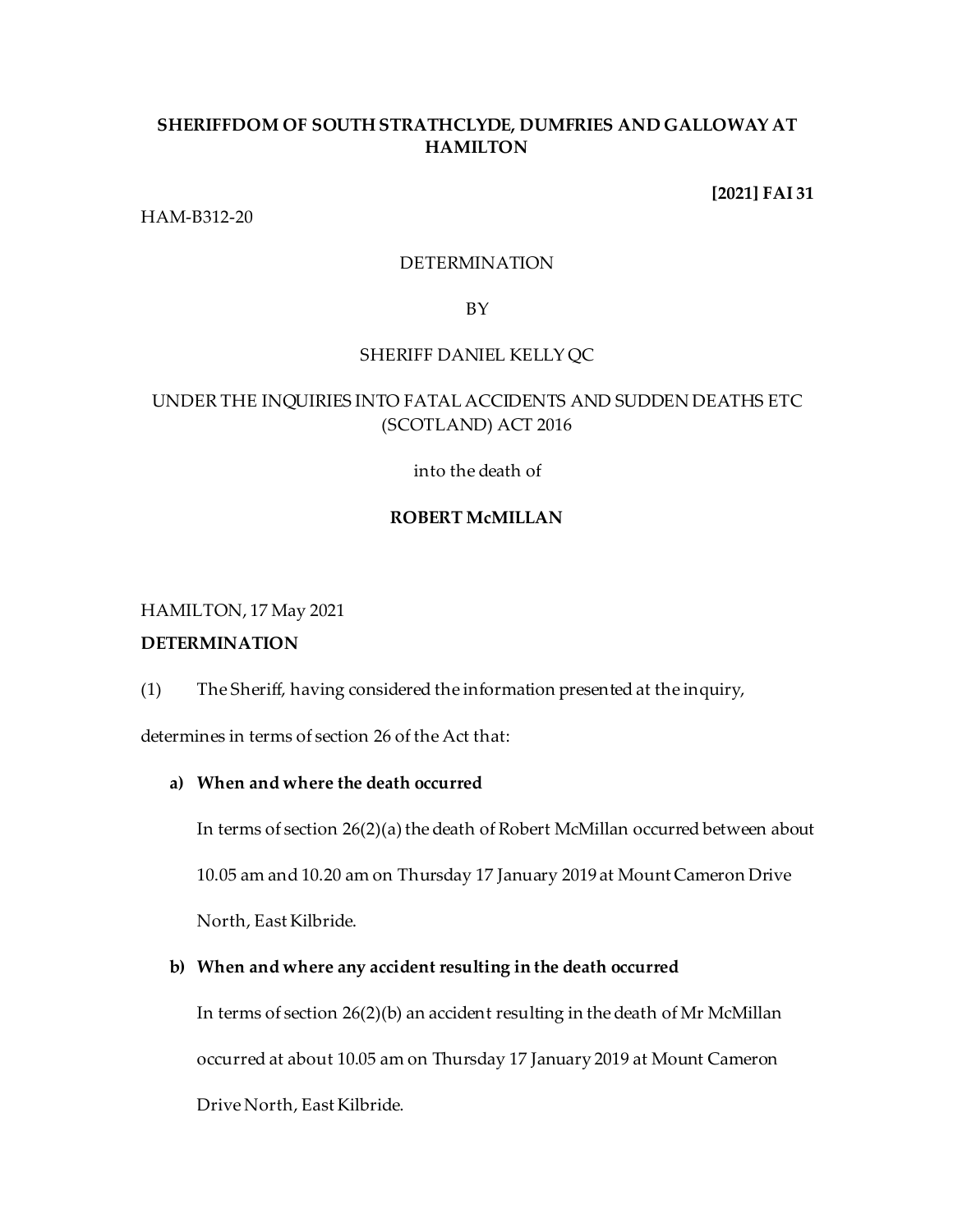# **c) The cause or causes of the death**

In terms of section 26(2)(c) the primary cause of the death was **mechanical asphyxia** due to a **motor vehicle incident (pedestrian).** A potential contributing cause was **ischaemic heart disease**.

# **d) The cause or causes of any accident resulting in the death**

In terms of section 26(2)(d) the cause of the accident resulting in the death was the deceased becoming trapped under the front nearside wheel of Mercedes Econic motor vehicle registration number SJ65 FZN as he lay prone on the roadway, likely having collapsed, directly in front of the vehicle which was travelling north and then stopped.

# **e) Any precautions which could reasonably have been taken and which might realistically have avoided the accident or the death**

In terms of section  $26(2)(e)$  there are no precautions which could reasonably have been taken and which might realistically have avoided the death or the accident.

# **f) Any defects in any system of working which contributed to the death or accident resulting in the death**

In terms of section 26(2)(f) there were no defects in the system of working which contributed to the death or the accident resulting in the death.

# **g) Any other facts which are relevant to the circumstances of the death**

In terms of section  $26(2)(g)$  there are no other facts and circumstances which are relevant to the death.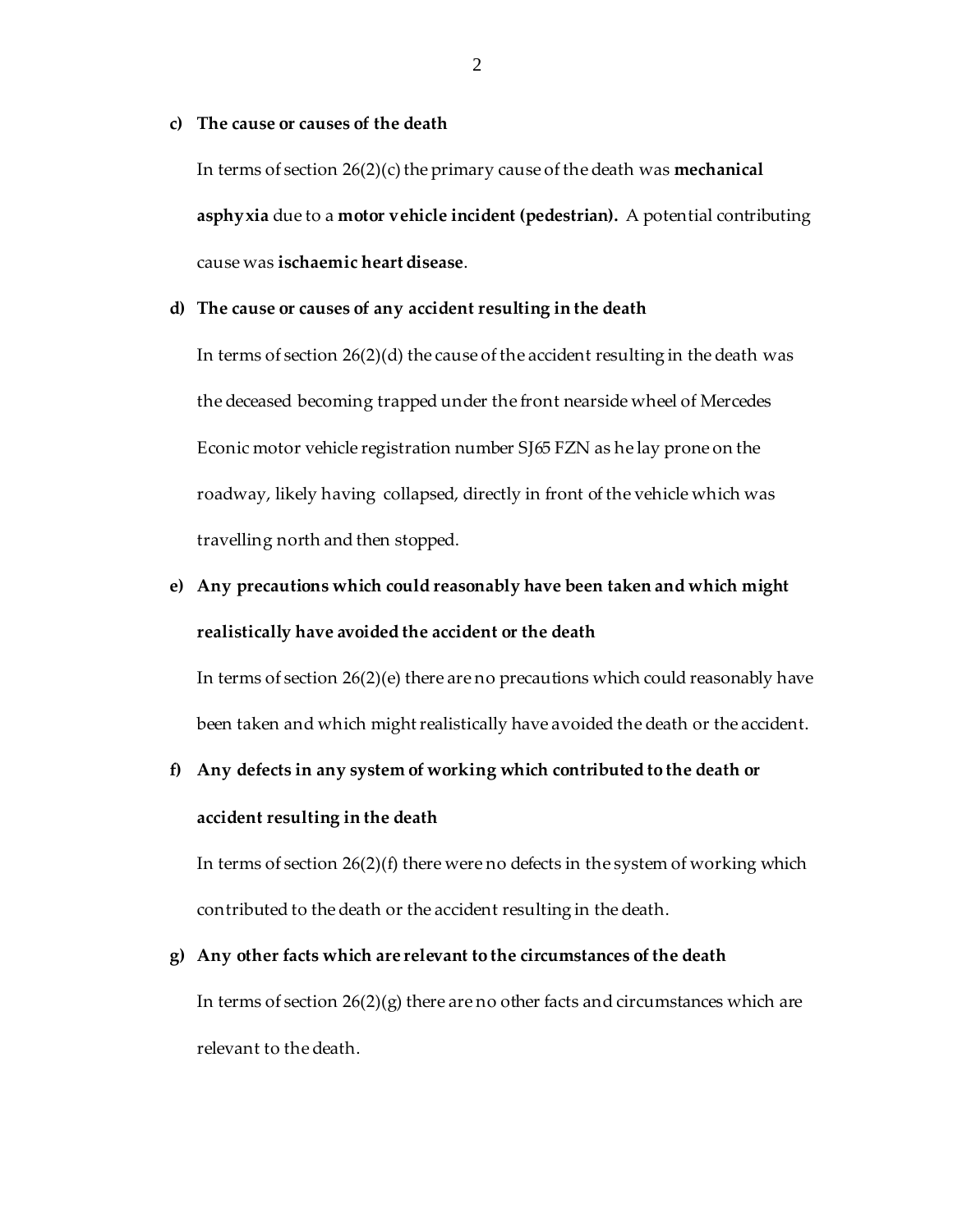# **Recommendations**

(2) In terms of Section 26(1) and (3), it is necessary to make a determination setting out such recommendations (if any) as considered appropriate as to (a) the taking of reasonable precautions, (b) the making of improvements to any system of working, (c) the introduction of a system of working, and (d) the taking of any other steps, which might realistically have prevented other deaths in similar circumstances. I have no recommendations arising from this inquiry to make.

#### **NOTE**

### **Introduction**

(3) A fatal accident inquiry was held at Hamilton Sheriff Court on 20 and 21 April 2021 into the death of Robert McMillan.

(4) Parties agreed evidence in a Joint Minute and initially proposed that the case proceed solely on the basis of that along with submissions. However, there were a number of issues relating to the circumstances of the death of Robert McMillan which called for fuller investigation. Mr McMillan was working as a refuse collection loader. In particular, his visibility to the driver of the lorry as he walked down its side and in front of it called for exploration in the course of oral evidence. Therefore, I required the procurator fiscal to bring forward evidence about the following matters:

> a) the significance of the presence or absence of scuff marks on the underside of the refuse collection vehicle registration number SJ65 FZN;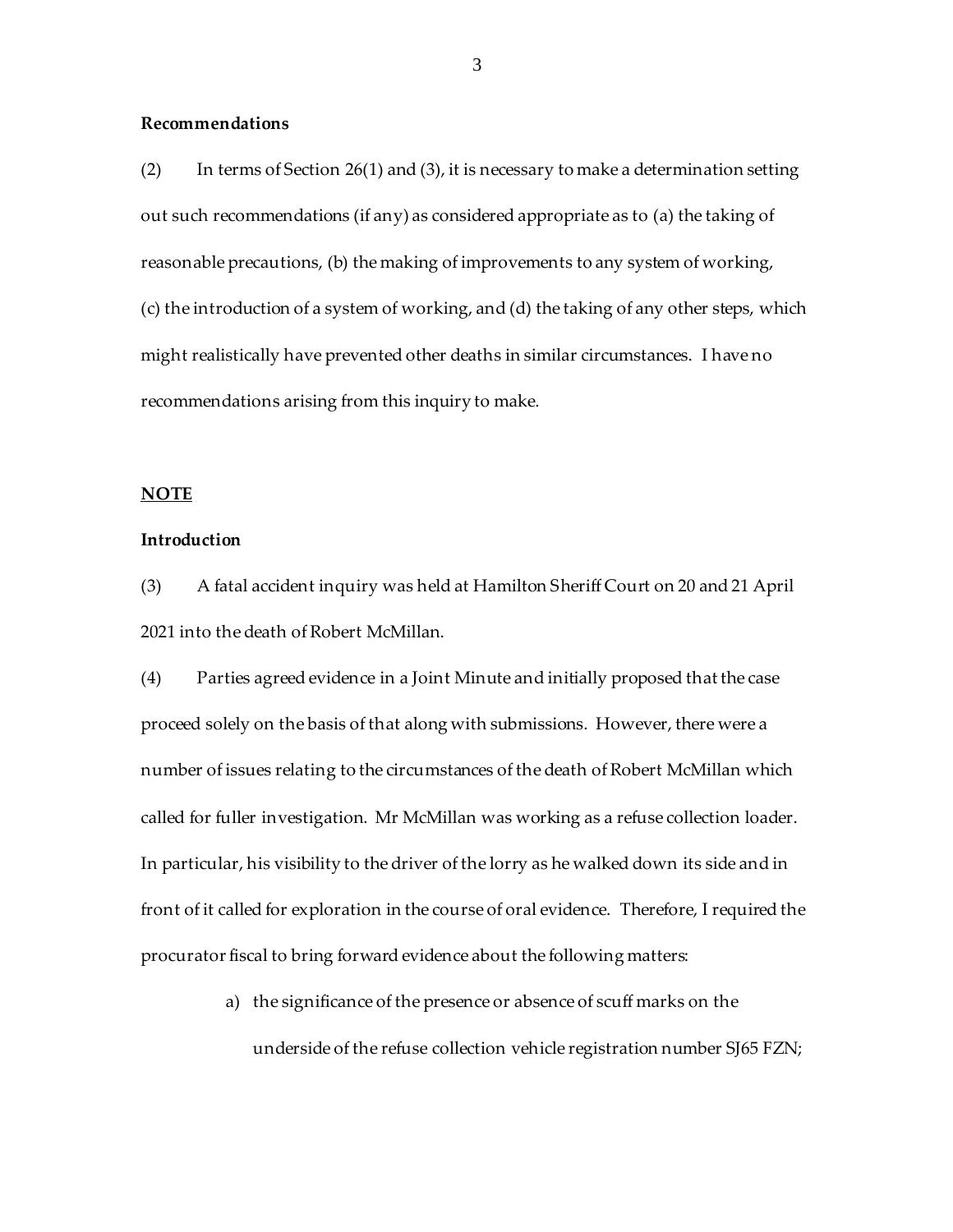- b) the path that the deceased would have taken from when he was observed at the rear of the said vehicle to when he was at its front nearside;
- c) his visibility in moving there; and
- d) the obstruction of the central blind spot mirror by the sun visor.

Thereafter, a hearing was fixed at which the following witnesses gave evidence:

- (i) Daniel Eaglesham,
- (ii) PC David Murdoch,
- (iii) PS Stuart Bell, and
- (iv) PC Stuart Paterson.

The driver of the lorry did not give evidence at the hearing. He provided statements and professed great anxiety at attending and his attendance was not insisted upon.

#### **The Legal Framework**

(5) The inquiry was held under section 1 of the 2016 Act which, under section 2(3), was mandatory since the death of Mr McMillan was the result of an accident occurring in the course of his employment. Fatal accident inquiries and the procedure to be followed in the conduct of such inquiries are governed by the provisions of the 2016 Act and of the Act of Sederunt (Fatal Accident Inquiry Rules) 2017.

(6) In terms of section 1(3) of the Act the purpose of an inquiry is to establish the circumstances of the death and to consider what steps if any may be taken to prevent other deaths in similar circumstances. Section 26 requires the sheriff to make a determination which in terms of section 26(2) is to set out factors relevant to the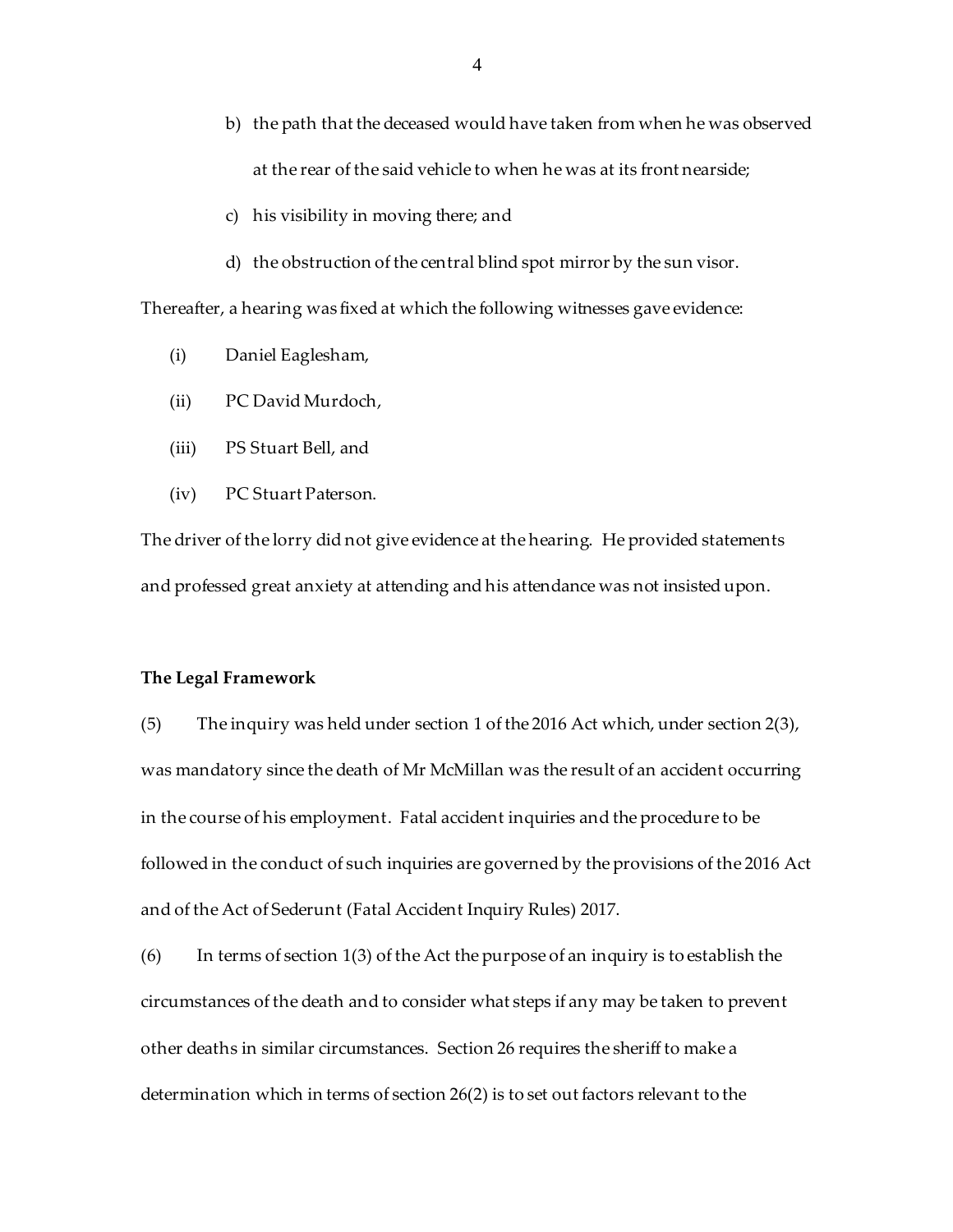circumstances of the death, in so far as they have been established to his satisfaction. These are (a) when and where the death occurred; (b) when and where any accident resulting in the death occurred; (c) the cause or causes of the death; (d) the cause or causes of any accident resulting in the death; (e) any precautions which could reasonably have been taken and if they had been taken might realistically have resulted in the death being avoided; (f) any defects in any system of working which contributed to the death or accident; and (g) any other facts which are relevant to the circumstances of the death. In terms of section 26(1)(b) and 26(4), the inquiry is to make such recommendations (if any) as the sheriff considers appropriate as to (a) the taking of reasonable precautions, (b) the making of improvements to any system of working, (c) the introduction of a system of working, and (d) the taking of any other steps, which might realistically prevent other deaths in similar circumstances. The procurator fiscal represents the public interest. An inquiry is an inquisitorial process and the manner in which evidence is presented is not restricted. The determination must be based on the evidence presented at the inquiry. It is not the purpose of an inquiry to establish civil or criminal liability.

#### **Summary**

(7) Robert McMillan (born 19 November 1963) was employed by South Lanarkshire Council as a bin loader uploading food and garden waste onto a refuse collection vehicle. He had been employed in this role since 25 May 2015. Three members of South Lanarkshire Council staff worked together, namely a driver and two bin loaders.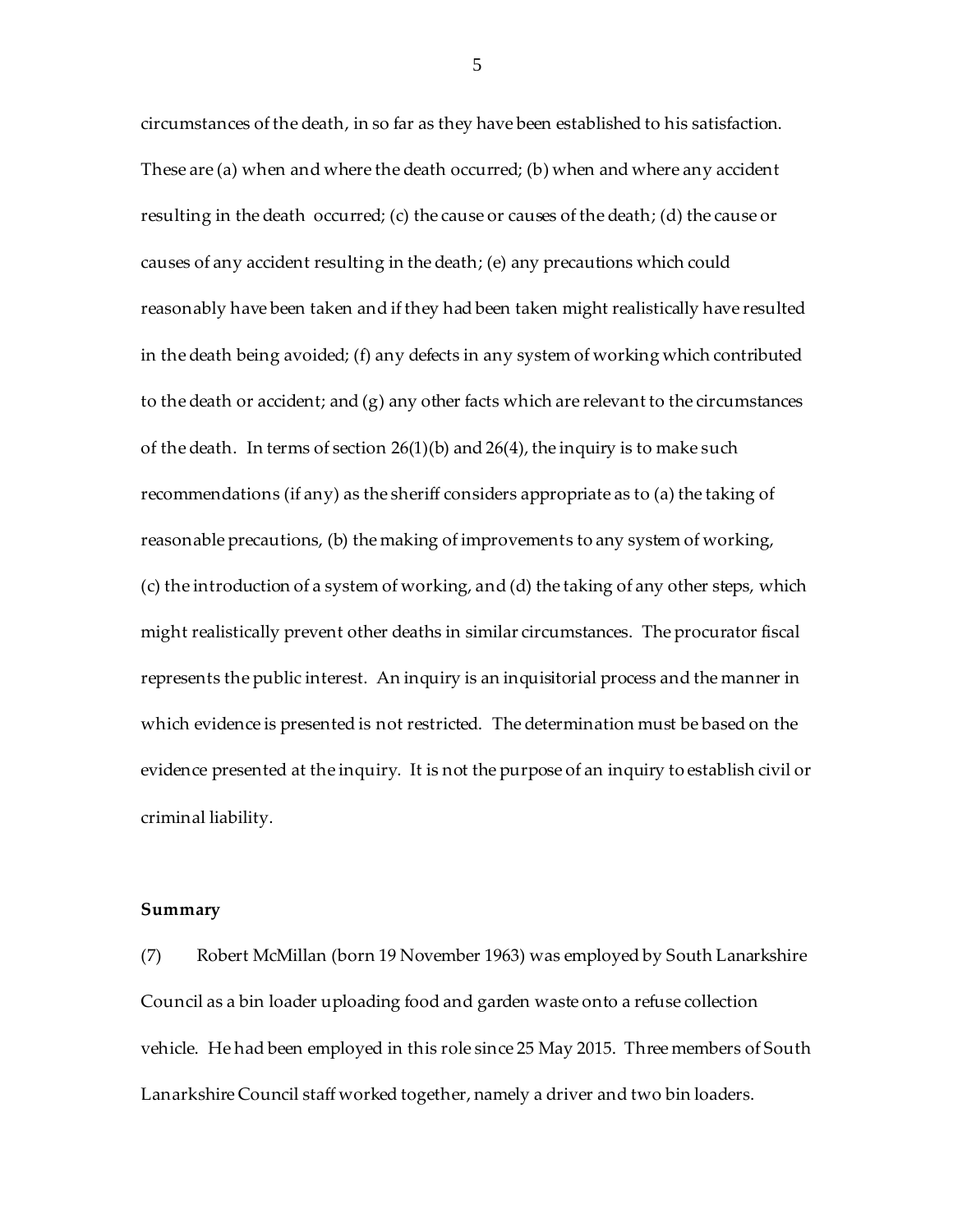(8) As a bin loader the deceased travelled on foot alongside the refuse collection vehicle, retrieving bins which had been left out for collection from the side of the road or from garden grounds where occupants were unable to take their bin out for collection. The bins were loaded onto the refuse vehicle to be emptied and then returned to the side of the road.

(9) On 17 January 2019 the deceased was working for South Lanarkshire Council, Facilities, Waste and Grounds Services, 18 Forrest Street, Blantyre. He accompanied Robert Shaw, the driver of the refuse vehicle Mercedes Econic registered number SJ65 FZN, and Daniel Eaglesham, a fellow bin loader. Together, they carried out their daily uplifts from an established route in the East Kilbride area. The three had worked together for a period of around 18 months covering the East Kilbride and Hamilton areas, rotating each area on a weekly basis.

(10) At about 10.00 am the refuse vehicle was travelling north on Blacklaw Drive where it turned left westbound onto Mount Cameron Drive North. A left southbound turn took it into Mount Cameron Drive North. This street is a cul-de-sac, with the end of the road being used as a large parking and turning area. Robert Shaw reversed the vehicle up this part of Mount Cameron Drive North with the deceased and Mr Eaglesham acting as reversing assistants. Once the vehicle had reached the end of the road the deceased and Mr Eaglesham began collecting and emptying the refuse bins. Mr Eaglesham collected bins from the refuse vehicle's offside and the deceased collected those from its nearside.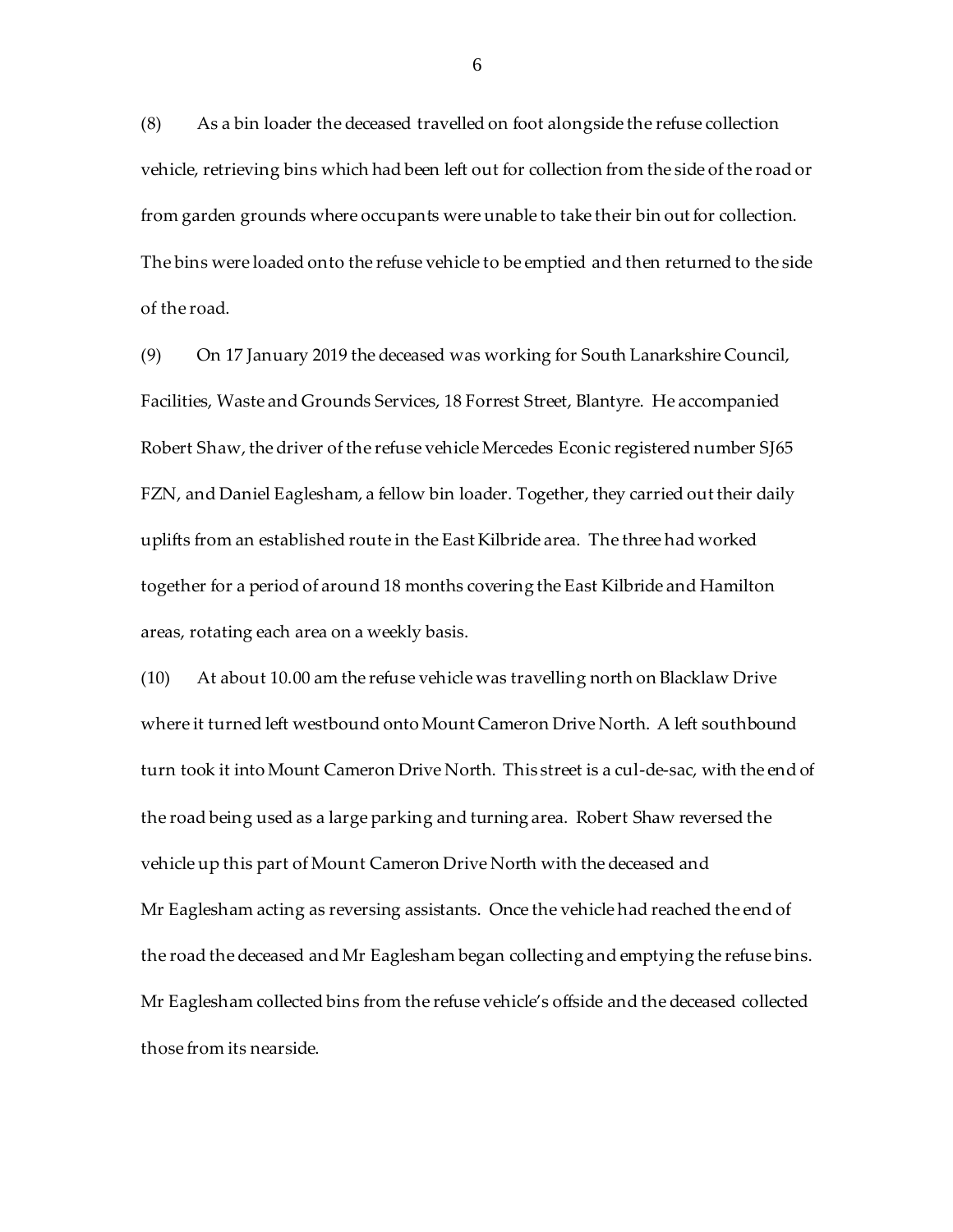(11) Having emptied the bins at the end of the cul-de-sac, Mr Shaw drove forward to enable two bins to be loaded, one from either side, by Mr McMillan and Mr Eaglesham. Mr Eaglesham was emptying the bins on the offside of the vehicle before returning them to the side of the road and walking down towards the entrance to the street. Mr Shaw moved the refuse vehicle slowly forwards towards two unemptied bins on the nearside of the vehicle before stopping and applying the handbrake. It had only travelled a short distance at what is likely to have been walking speed. Noticing that some bins on the nearside which Mr McMillan was dealing with had not been emptied, Mr Eaglesham went to look for him. Not having seen the deceased either, Mr Shaw asked Mr Eaglesham out of his window from a stationary position if he had seen Mr McMillan. Mr Eaglesham walked around the front of the vehicle, from offside to nearside, where he observed the deceased lying on the roadway trapped underneath the front nearside wheel. Mr Eaglesham shouted to Mr Shaw to advise him of this. Mr Shaw exited the vehicle via the passenger side door and immediately contacted an ambulance to attend. Mr Eaglesham called his superiors.

(12) At about 10.07 am paramedic Anthony Lithgow was dispatched in a fast response ambulance to attend. On arrival he observed the deceased positioned on his back with the right side of his chest underneath the front nearside wheel of the refuse vehicle. His head was facing towards the front nearside of the vehicle, his legs towards the rear offside. Mr Lithgow noted that the injuries to the deceased's chest were unsurvivable and determined that no emergency medical treatment could be provided. He pronounced life extinct at 10.20 am.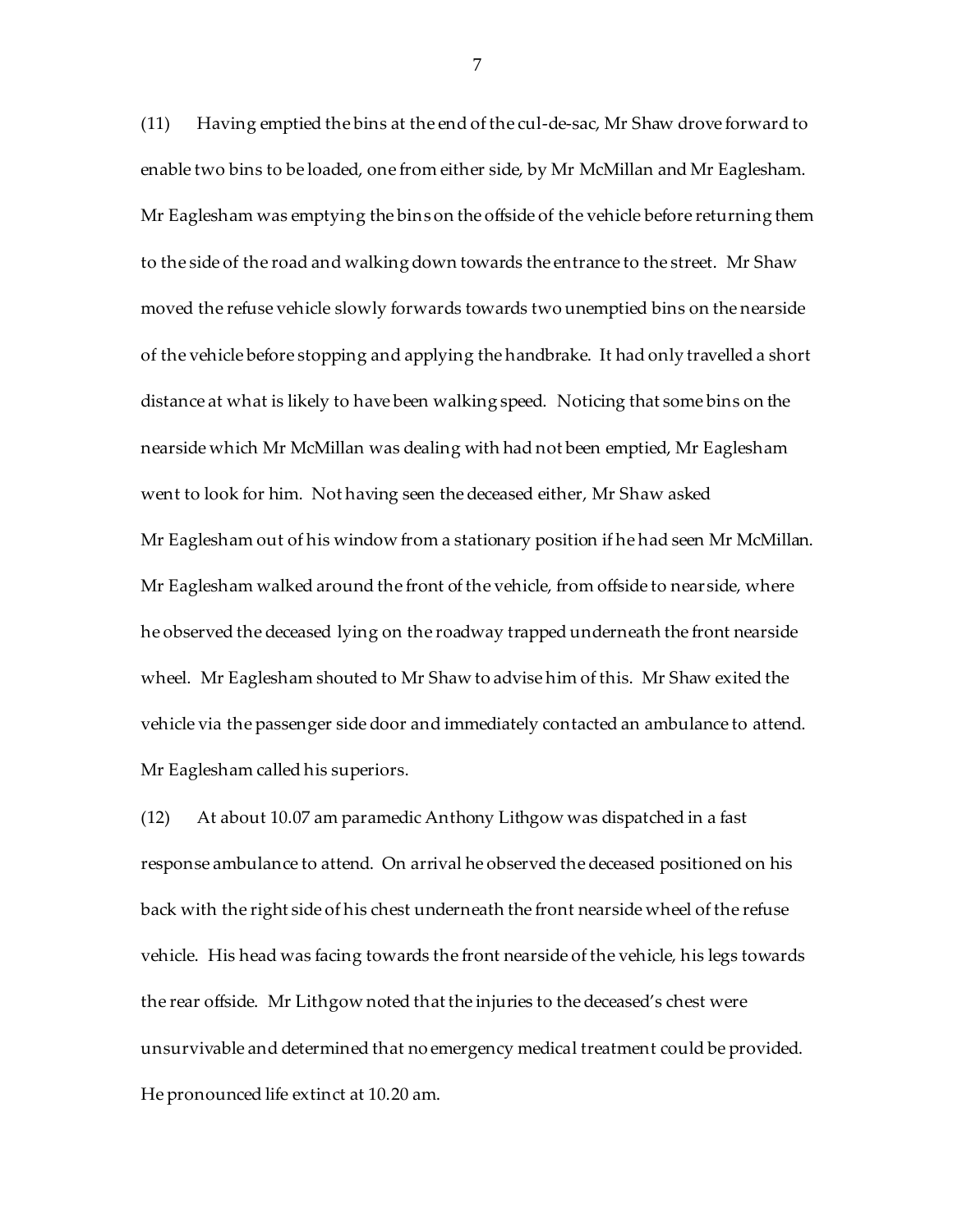(13) A number of divisional and road traffic police officers arrived at the scene as well as employees from South Lanarkshire Council. Neither the deceased nor the refuse vehicle had been moved. Police Sergeant Stuart Bell took on the role of Senior Investigating Officer. Police Constables Calum McKinlay and Stuart Paterson attended in their capacity as Collision Investigators. PC David Murdoch, a road patrol officer, was also in attendance and carried out a visual examination but was not one of the officers who compiled the investigation report.

(14) Mr Shaw was required under Section 6 of the Road Traffic Act 1988 to provide a specimen of breath for the purposes of a roadside breath test, which was negative.

(15) A visual examination of the refuse vehicle was carried out by Sergeant Bell and Constables McKinlay and Paterson. It was identified that there was no significant evidence on the front or nearside of the refuse vehicle that indicated that the deceased had been struck by and knocked over by the vehicle as it moved. There was some evidence in the form of four small horizontal cleaning marks at the very bottom of the front valance which may have been consistent with finger marks, possibly gloved.

(16) At about 12.25 pm Russell Berry and Ashley Fallis, Inspectors for the Health and Safety Executive, attended.

(17) On 24 January 2019 in a mechanical examination carried out on the refuse collection vehicle by George Mcintyre, vehicle examiner, in the presence of Constable Simon Reilly no mechanical defects were found other than the rear auxiliary amber beacons and rear work lamp being inoperative.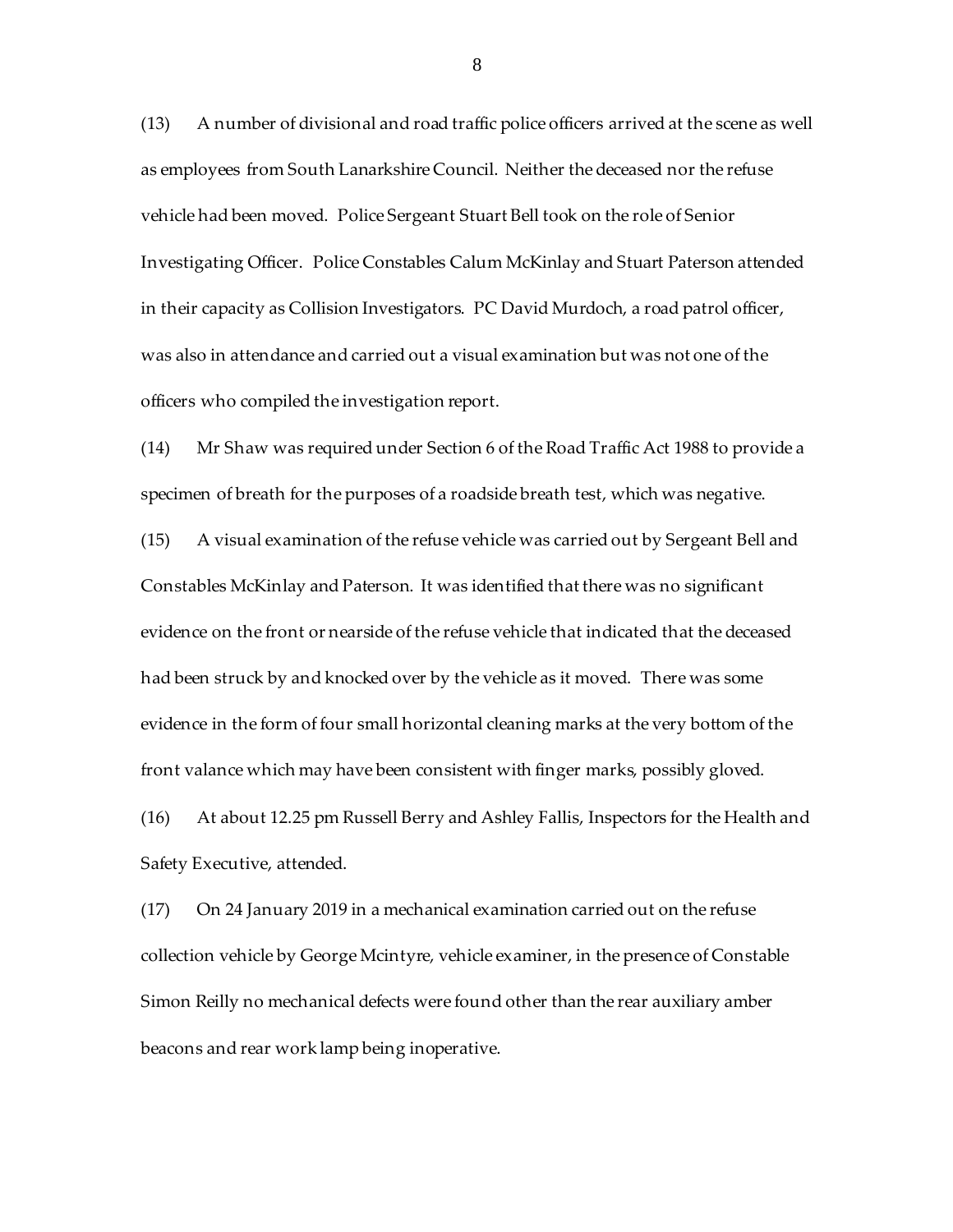(18) On 25 January 2019 following a post mortem examination conducted at the Queen Elizabeth University Hospital, Glasgow, Consultant Forensic Pathologists Dr Julia Bell and Dr Gemma Kemp recorded the cause of death as indicated in paragraph (1)c).

(19) The Health and Safety Executive carried out its own inquiry and, in a Report dated 21 February 2020, concluded that the scenario was consistent with Mr McMillan already being on the ground when he was hit by the front wheel of the vehicle.

(20) Parties submitted that only the mandatory formal findings should be made but that no further findings or recommendations were called for.

# **Discussion and Conclusions**

(21) A key area explored at the hearing was the visibility of the deceased to the driver of the lorry. Whether the driver ought to have seen Mr McMillan move from the back and nearside of the lorry to its front was explored in depth with the witnesses at the hearing. Mr McMillan was wearing a high-visibility vest over his working clothes. Three specialist road traffic police officers gave evidence and a fourth co-authored a collision investigation report. One of them, Sergeant Stuart Bell, was among the most senior collision investigators in the west of Scotland at the time. All of them concluded that it was possible for Mr McMillan to have walked around the front of the lorry and dropped to the roadway without the driver having seen him. They were of the view that whether the driver would have seen the deceased walk round would have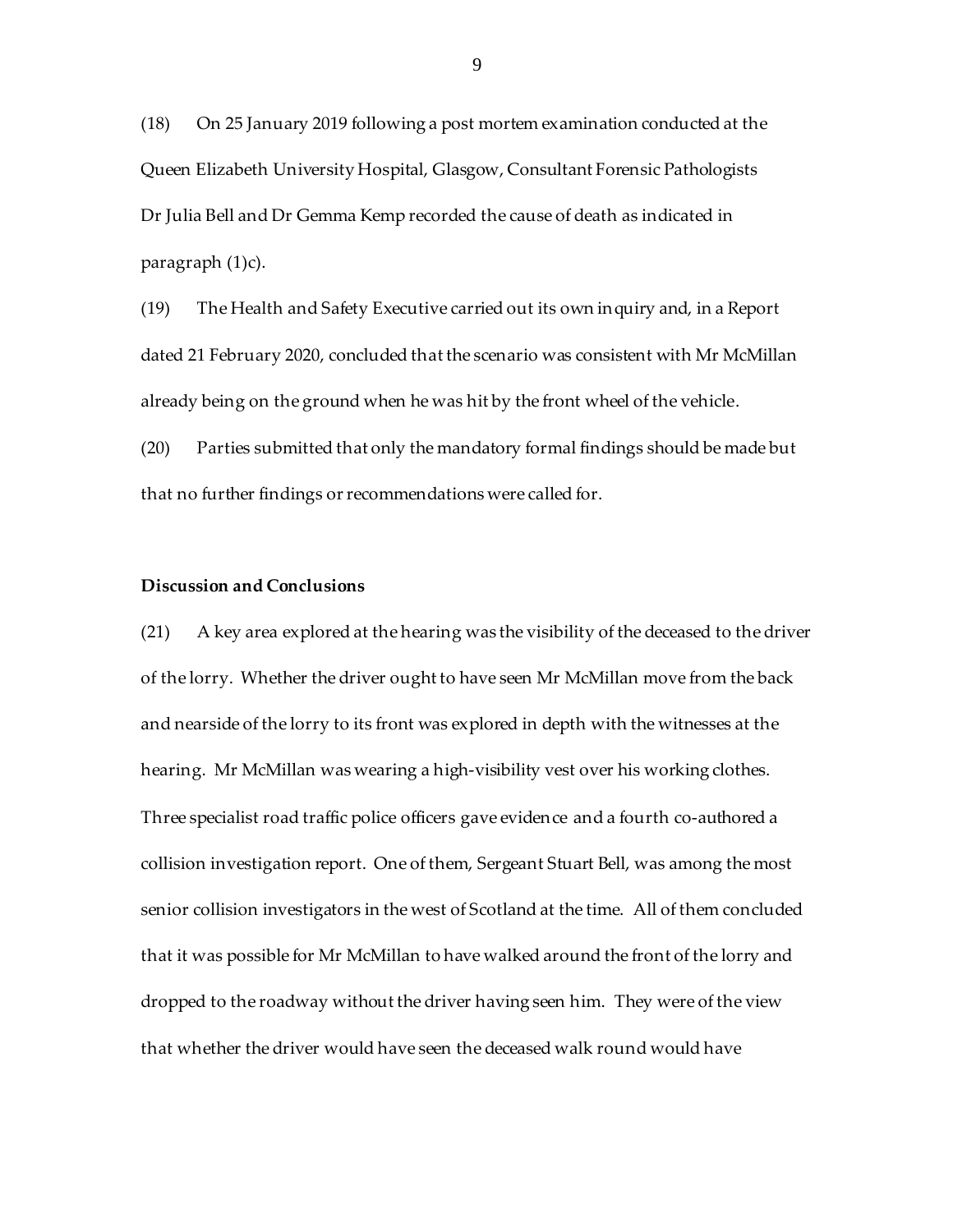depended upon him looking in the relevant mirror at the particular time, which would likely have lasted for only a matter of seconds.

(22) The collision investigators found that Mr McMillan must have been lifeless as the lorry passed over him. Had he been conscious he would have been expected to have shouted and moved when this happened. There were no cleaning marks on the front of the lorry other than four marks on the bumper. The absence of marks on the front of the lorry was indicative that Mr McMillan had not been upright when the lorry advanced. Cleaning marks on the front of a vehicle resulting from when someone was knocked down on impact were generally readily identifiable.

(23) The small marks on the bumper had a straight edge and were consistent with being created by the fingers of Mr McMillan's left gloved hand as the lorry passed over him. The left glove was found nearby as if it had been pulled off. Its rubberised surface would have been sufficient to have pulled it off. There were also limited cleaning marks on the underside of the lorry. Marks on the heatshield were consistent with the toe ends of Mr McMillan's boots hitting the underside of the lorry as it passed over him. Marks on the inside rim of the front nearside wheel likely occurred as it rolled against the right side of his chest. The marks were consistent with Mr McMillan having fallen to the ground and the lorry passing over him, with one of his hands brushing against the bumper and with his boots creating cleaning marks on the underside. Had Mr McMillan been conscious or moving, the collision investigators would have expected more marks to have been caused from him touching the lorry.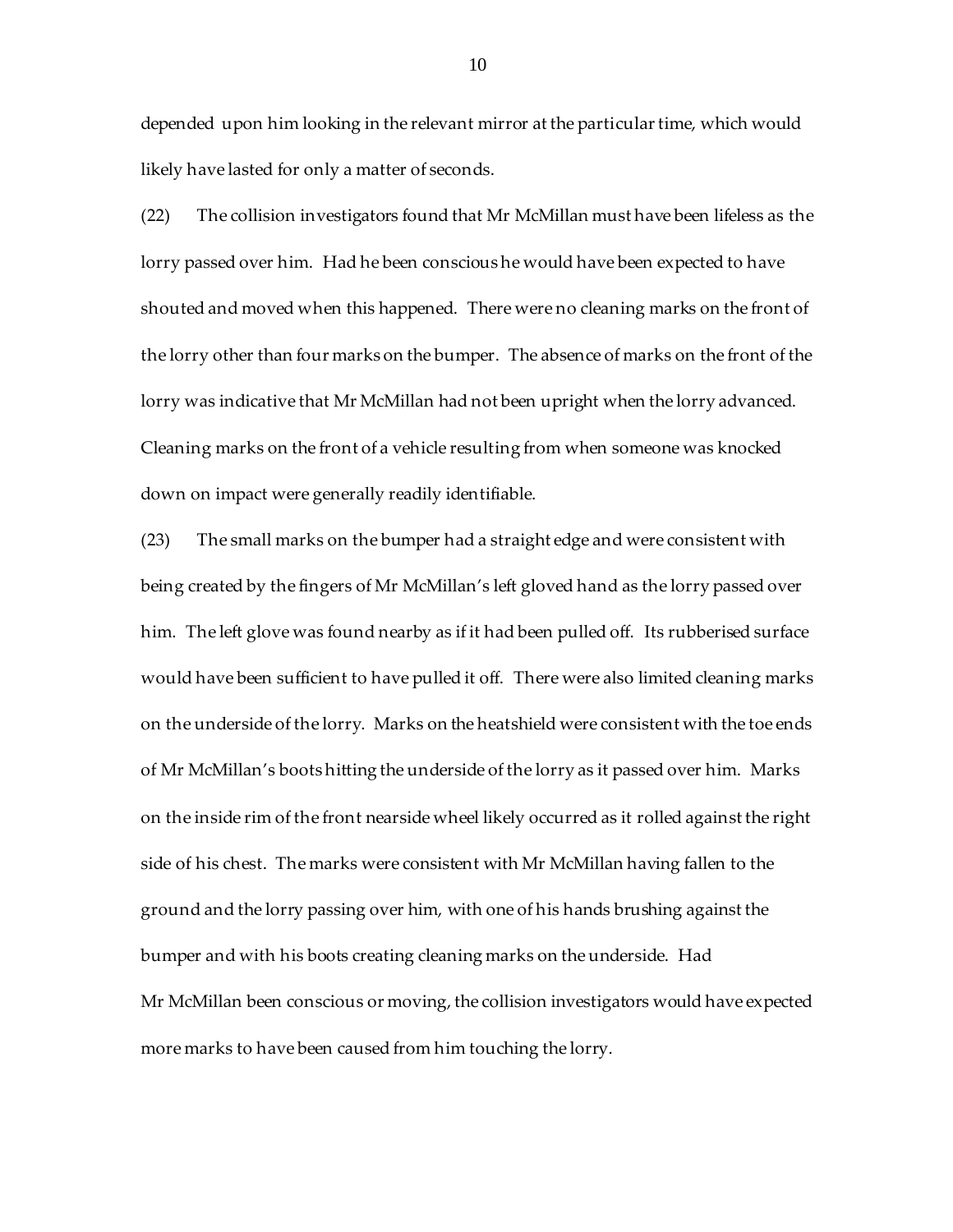(24) The driver of a Mercedes Econic refuse vehicle has an elevated seating position which would be higher than that of a car but lower than that of a tipper truck. There was a blind spot for the driver extending to 3.9 metres from the front nearside of the lorry. The vehicle had six mirrors. Two on each side faced rear and covered the sides of the vehicle. A fifth above the passenger door covered the area beneath that door and the front nearside wheel. A sixth mirror fitted centrally to the windscreen covered the area directly in front of the lorry and below the windscreen. Even despite the mirrors, there were a number of areas or blind spots around the lorry into which the driver would not have been able to see.

(25) Although the central mirror allowed the driver to see the area directly in front of the lorry and below the windscreen, when the sun visor was extended it blocked out this mirror, with that area reverted to being a blind spot. The sun visor, which was capable of extending down from the top of the windscreen for 65 cm, was being utilised that day. It was operated electronically from a panel on the inside of the driver's door. As it was sunny and the sun was low in the sky, the collision investigators did not criticise the use of the visor, even although the sun would not have been in front of the lorry for all of the time. However, its use had the consequence that the position where Mr McMillan was lying would not have been visible to the driver when within a proximity to the lorry of 3.9 metres.

(26) While it would have been unusual for a bin loader to walk in front of a lorry, no explanation emerged for Mr McMillan having done so. Moreover, the reason as to why Mr McMillan would have been prone on the roadway remains elusive, with one of the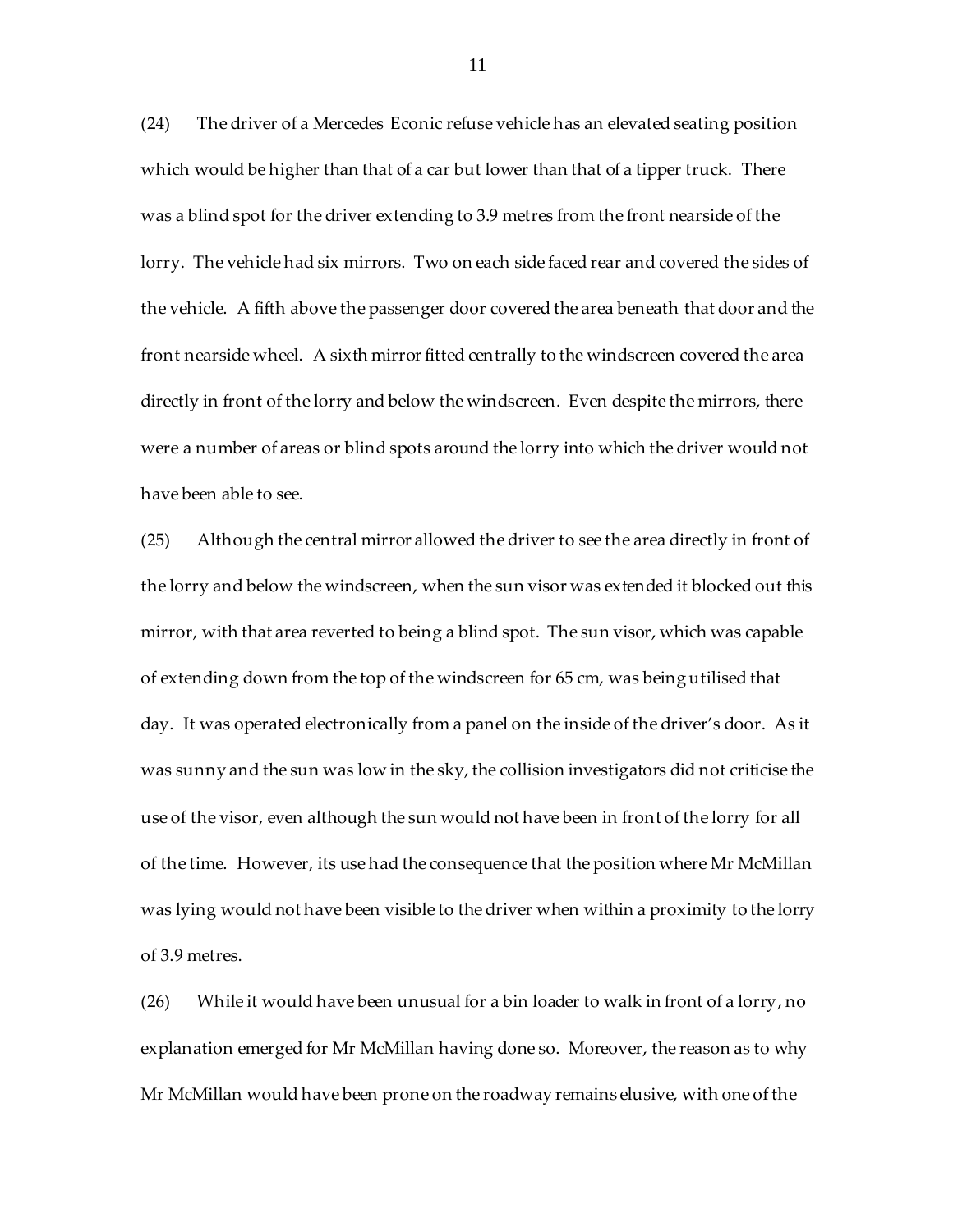road patrol officers saying that this question had been on his mind for the intervening years. Factors such as the narrowness of the footpath and the finding of his phone were considered but discounted. Had Mr McMillan fallen from the footpath he would most likely have struck the side of the lorry. As his phone was crushed under the front nearside wheel, it was not possible to determine if it was being used during this time, but he had not been seen using it. Had he been trying to retrieve a dropped phone it was unlikely that there would not have been any mark on the vehicle, such as one caused by him placing a palm on it while doing so. With either of these explanations there would have been expected to have been some banging or shouting from the deceased. The most likely explanation to emerge from the police road traffic unit investigation, expressed most clearly by Sergeant Bell, was that some substantial medical episode occurred, resulting in Mr McMillan collapsing onto the roadway in front of the lorry and not moving as it passed over him. That such an episode occurred is consistent with the post mortem report, which concluded that Mr McMillan had significant ischaemic heart disease, which was of a severity that it could have caused sudden death at any time and which could have played a part in his death by potentially being a factor that had led to collapse prior to being run over.

(27) It may be concluded, therefore, that Mr McMillan has fallen to the roadway in front of the lorry, likely having collapsed. In the short time that Mr McMillan walked down the nearside of the lorry, in front of it and collapsed, the collision investigators concluded that it was possible for him to have done that without the driver having seen him. Mr McMillan would have been lifeless on the roadway as the lorry passed over